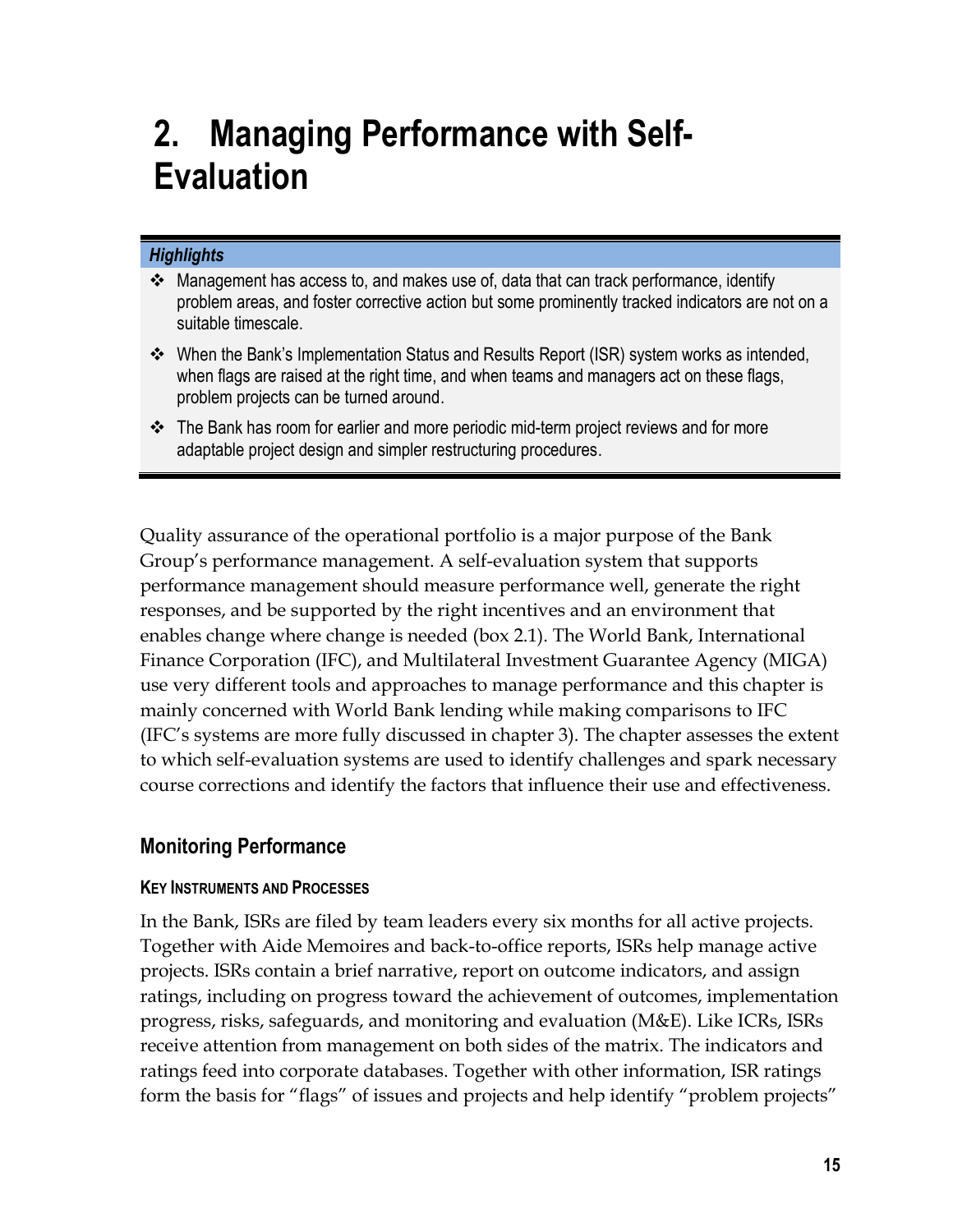in need of management attention. The ISR template has been reformed and simplified twice in the past five years by Operations Policy and Country Services (OPCS) in consultation with the Board and operational staff, resulting in a concise and focused reporting tool. ISRs are made public, with the exception of a specific confidential section.

## **Box 2-1. Framework for Assessing Self-Evaluation for Performance Management**

The literature points to three aspects of a successful performance management system:

- *Measure performance well.* The system tracks performance regularly, identifies challenges to achieving targets, keeps implementation processes in check, and warns teams and managers if projects or programs are not on track to achieving their objectives. The following criteria of quality performance information should be met: relevance, timeliness, credibility, and comprehensiveness.
- *Generate the right responses to the observed performance.* Managers and staff need to learn from the data and take appropriate action; they build on data to make small or large adjustments to the implementation plan, if warranted. The system allows people to propose changes and try out alternative scenarios to put the plan back on course. Processes such as after-action reviews, quarterly business reviews, and data-driven meetings can help.
- *Be supported by the right incentives and an environment that enables change where change is needed.* The active use of self-evaluation for performance management depends on organizational factors, such as attitudes to risk, incentives, leadership signals, and trust in the system. Goal displacement—individuals changing behavior in areas where they are being measured so as to improve a particular performance measure—may occur:<sup>1</sup> "unfortunately, and to the detriment of the program, focusing on improving the wrong behavior can happen at the expense of the more desirable program outcomes." A performance culture and the right signals from leadership teams can mitigate goal displacement.

*Sources:* Behn 2002, 2014; Bohte and Meier 2000; DeLancer Julnes 2006; Havens 1983; Moynihan 2008; Mark and others 2000; Newcomer 2007; Radin 2006.

Implementation Completion Reports (ICRs) are filed after project completion and aim to "provide a complete and systematic account of the performance and results of each operation," according to guidelines. The Independent Evaluation Group (IEG) validates ICRs but not ISRs.

There is a parallel approach for country programs. Country Learning Reviews (CLRs) assess the performance of country programs at the end of the country strategy period, with a progress report in the middle of the cycle. IEG validates the CLRs but not the progress reports.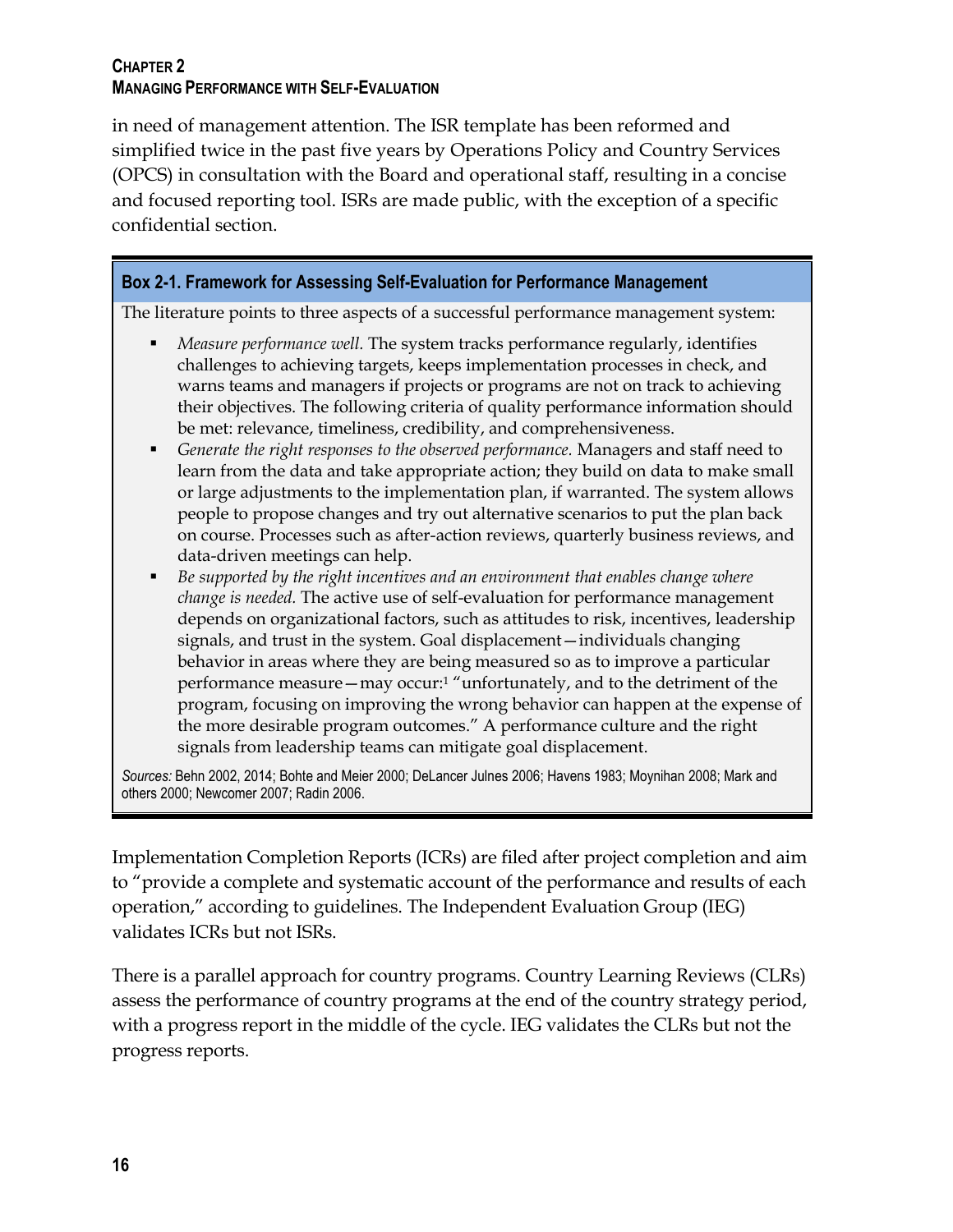Bank management has created and is actively relying on a comprehensive, cascading monitoring system. Regular (currently monthly) meetings between senior Bank management and operational units review results and portfolio performance, including problem projects, supported by data systems and processes, some of which draw on information from ISRs and ICRs. These data systems aim to track performance, alert management to problem areas, and enable corrective action. The management dashboard is a useful tool for accessing operational data cascading down from the corporate scorecards (and in some instances also the website of the President's Delivery Unit) with good ability to drill down on specific indicators, Regions, and Global Practices. There is also the *Quarterly Portfolio and Pipeline Quality Report*, and operational updates are presented at the ABCDQ meetings which are chaired by a Managing Director.

IFC has separate systems for monitoring and for self-evaluation.

- IFC monitors its portfolio based on the triple bottom line: Financial (credit risk, profitability) indicators are tracked through separate systems. Development results are monitored annually (for investment) and semiannually (for advisory) through the Development Outcome Tracking System (DOTS), which uses a number of standard and non-standard indicators (not all mandatory) that are filled in by IFC staff. Environmental and social issues are managed by monitoring compliance with performance standards through the environmental and social risk system, updated annually.
- For self-evaluation of investment, IFC relies on Expanded Project Supervision Reports (XPSRs), which are different from the monitoring systems and are used for a representative sample of mature projects. IEG samples and validates all XPSRs. These systems are discussed in chapter 3.
- IFC advisory services are assessed more like Bank projects with results frameworks focused on development outcomes, semi-annual supervision reports, self-evaluation of all projects at completion (the Project Completion Reports [PCRs]), and a strong role for M&E officers. IEG selects a sample of PCRs for validation. Hence, much of the discussion about self-evaluation of Bank investments applies equally to IFC advisory services.

# **MONITORING QUALITY AND RESULTS OF THE BANK'S PORTFOLIO**

Management has scaled up the use of internal and external client satisfaction surveys for portfolio monitoring purposes (the 2-Minute Feedback Survey and the World Bank Satisfaction Survey). These short surveys cover all lending and all ASA with a country client and are fielded to clients and Bank staff in relevant roles at project milestones. Results are available in real time and are used by Senior Management and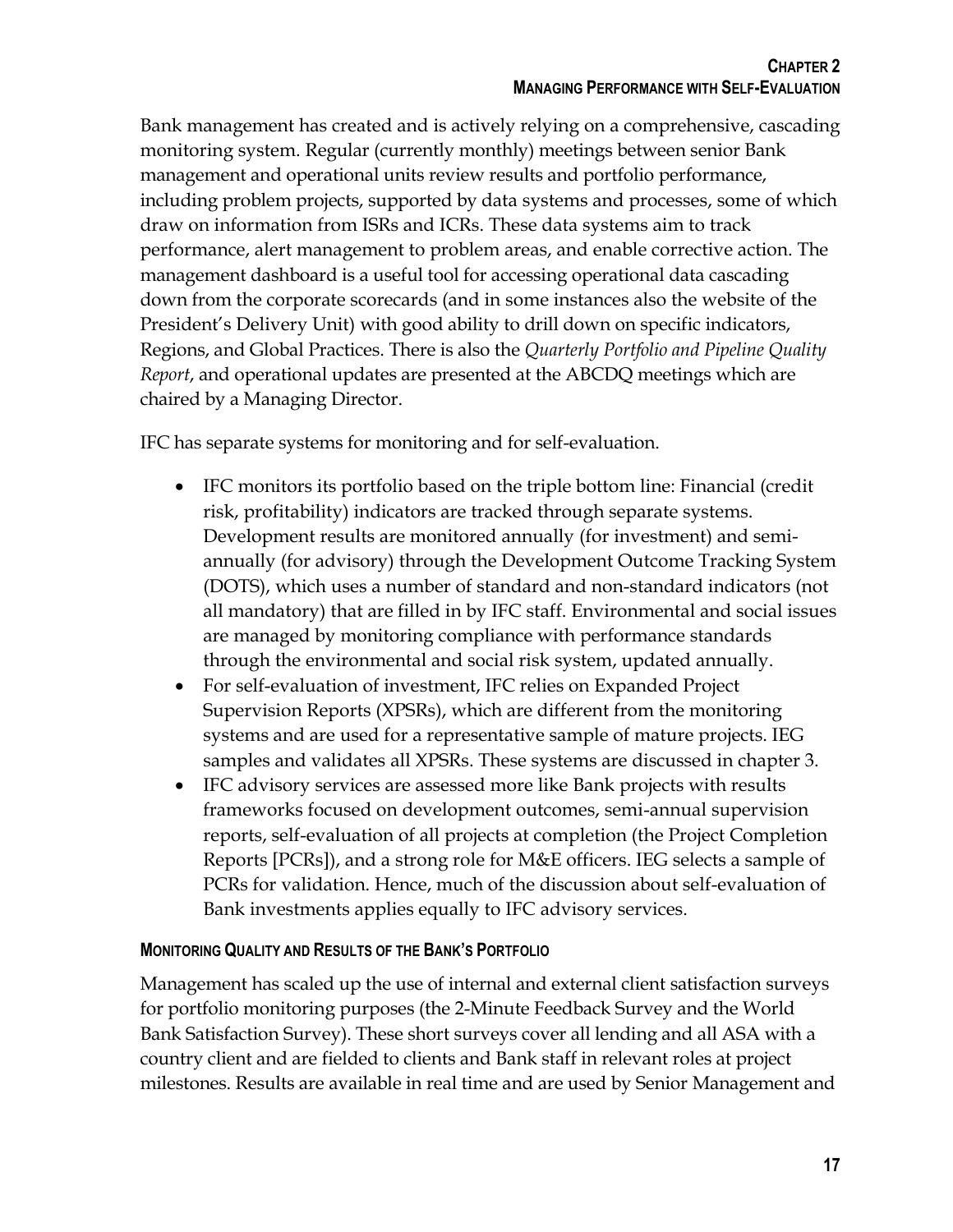as performance indicators for Regions and Global Practices. Other key indicators of operational quality and results tend to have issues with timeliness or reliability:

- **Projects and commitments at risk and proactivity** (monitoring actions to deal with flagged projects in the preceding 12 months). These are useful and timely indicators for performance management, but they rely on ISRs for the correct identification of problem projects.
- **Projects with baseline data available in the first ISR.** Recently added, this is a useful but also partial indicator of M&E quality. Having baseline data is good, but the indicators in the results frameworks also need strengthening.
- **Satisfactory outcomes, Bank performance at entry, and Bank performance during supervision.** These indicators draw on IEG's ICR reviews of projects exiting the portfolio and hence cannot assist with management of the active portfolio, although they help identify issues in need of attention.
- **Net disconnect** (the difference between the percentage of projects rated as unsatisfactory on outcomes by IEG and the percentage rated in the final ISR as unsatisfactory in achieving their development objectives. Because it relies on ICR reviews, this indicator has a lag time. It is also somewhat imprecise: the ISR measures the likelihood of achieving project outcomes, whereas IEG rates a combination of relevance, efficacy, and efficiency, a subtly different concept.
- **Candor gap** compares recent exits to the current portfolio and is hence more timely, but the term is problematic because it implies that the disconnect is caused by teams being less than fully open, honest, or sincere in their ISR ratings when, in fact, divergent ratings could be caused by a number of factors, including excessive optimism. 2

Some indicators on cross-cutting priorities are captured at project or program design or closing and are not tracked during implementation and hence cannot assist with ongoing performance management:

 A "gender flag" is used by both the Bank and IFC to identify genderinformed projects, but the flag assesses project design at entry and does not track or help manage gender-related action during the implementation and completion phases. (Efforts are underway to improve gender tracking during implementation.)<sup>3</sup> Since the gender flag does not ensure that attention is paid to gender after the design phase, it may reflect a relatively superficial integration of gender into project design, such as consulting with women during preparation, or disaggregating the number of expected beneficiaries by gender. There is as yet no clear guidance on what "gender-informed" means, and many projects that should have been flagged were not.<sup>4</sup> The risk is that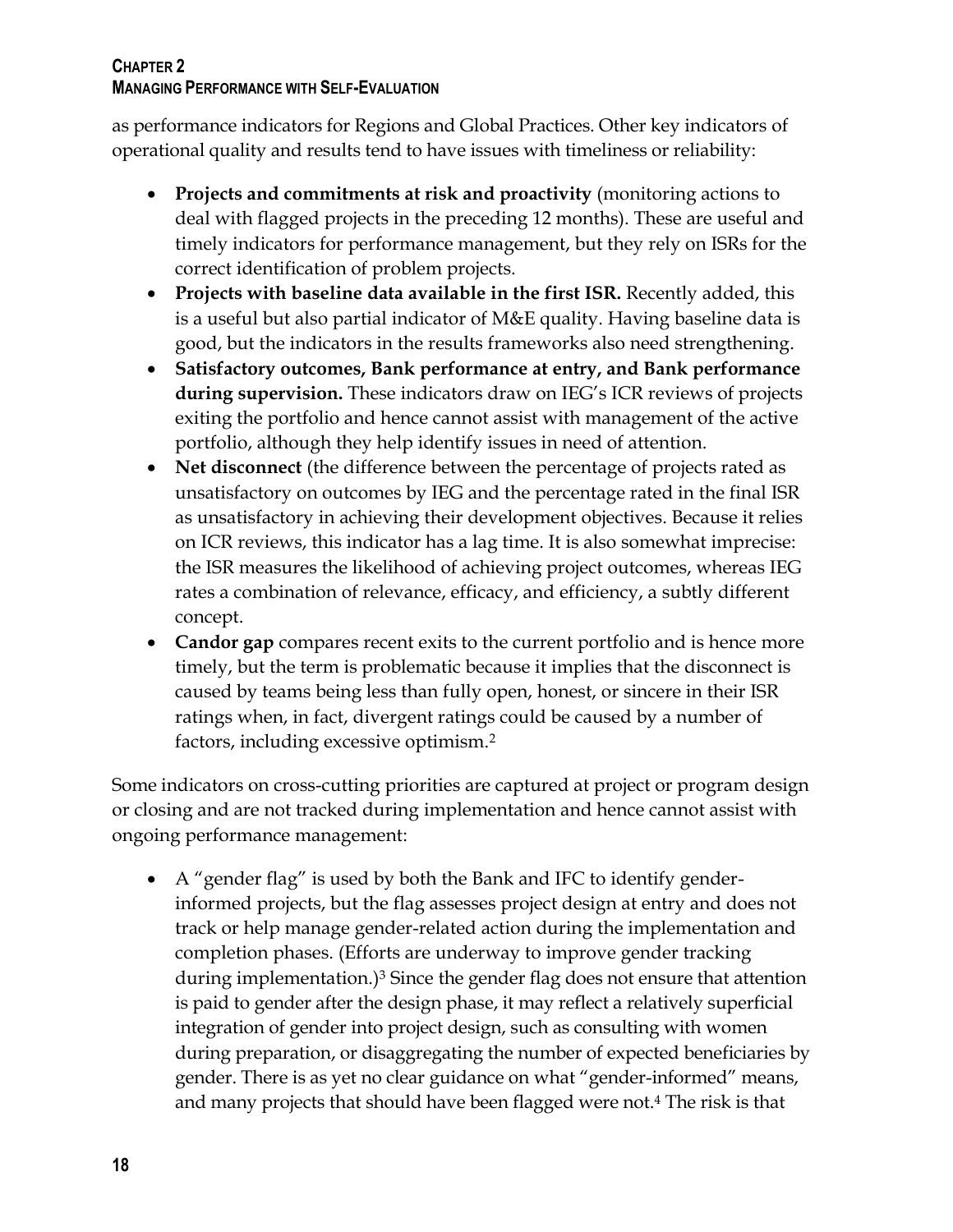easily quantifiable metrics can overshadow more complex challenges of achieving long-term, transformative impact.<sup>5</sup> The eight interviewed gender coordinators in the World Bank and IFC all said that current systems do not adequately support their work and can lead to pro-forma, "box ticking" approaches to gender.

- Likewise, indicators of gender-informed country strategies and projects and commitments with climate co-benefits are captured only at design and do not support ongoing management of these issues.
- The safeguards section in the ISR is updated, but nothing ensures that this is done by the safeguard specialist on record. The Bank is reportedly setting up a new Environmental Performance Tracking System that is separate from the ISR and from the Integrated Safeguard Data Sheet, though a unified system would be preferable.

# **When the System Generates the Right Responses, Project Performance Can Improve**

# **THE ROLE OF M&E**

Good M&E can significantly boost the performance of operations. The reverse is also true: shortcomings in project monitoring systems hinder performance management.

Regression analyses of Bank projects based on ICR and ICR review data developed for this evaluation show that Bank projects with good-quality M&E tend to have substantially and statistically significant higher outcome ratings than similar projects, controlling for other factors. Establishing causality between M&E quality and outcomes is complicated by the fact that, since 2006, IEG downgrades projects with weak evidence of outcomes, and these are projects that also have weak M&E ratings. The analysis accounts for potential endogeneity in two different ways and also controls for project size, identity of the team leader, expected duration, sector, and borrowers' performance.<sup>6</sup> First it uses propensity score matching to compare IEG's outcome ratings for projects with good M&E to otherwise similar projects with weak M&E. The estimated effect of an increase in M&E quality from "modest" to "substantial" is comparable in magnitude to a one-step jump in ratings on the sixpoint scale. Second, the analysis uses the outcome rating measured by the ICR. The effect of M&E on outcomes remains statistically significant, but of lower magnitude in this specification.

A detailed analysis of IEG's ICR reviews for a stratified random sample of 144 investment projects that closed between FY12 and FY14 finds that commonly occurring implementation issues are more prevalent among unsuccessful projects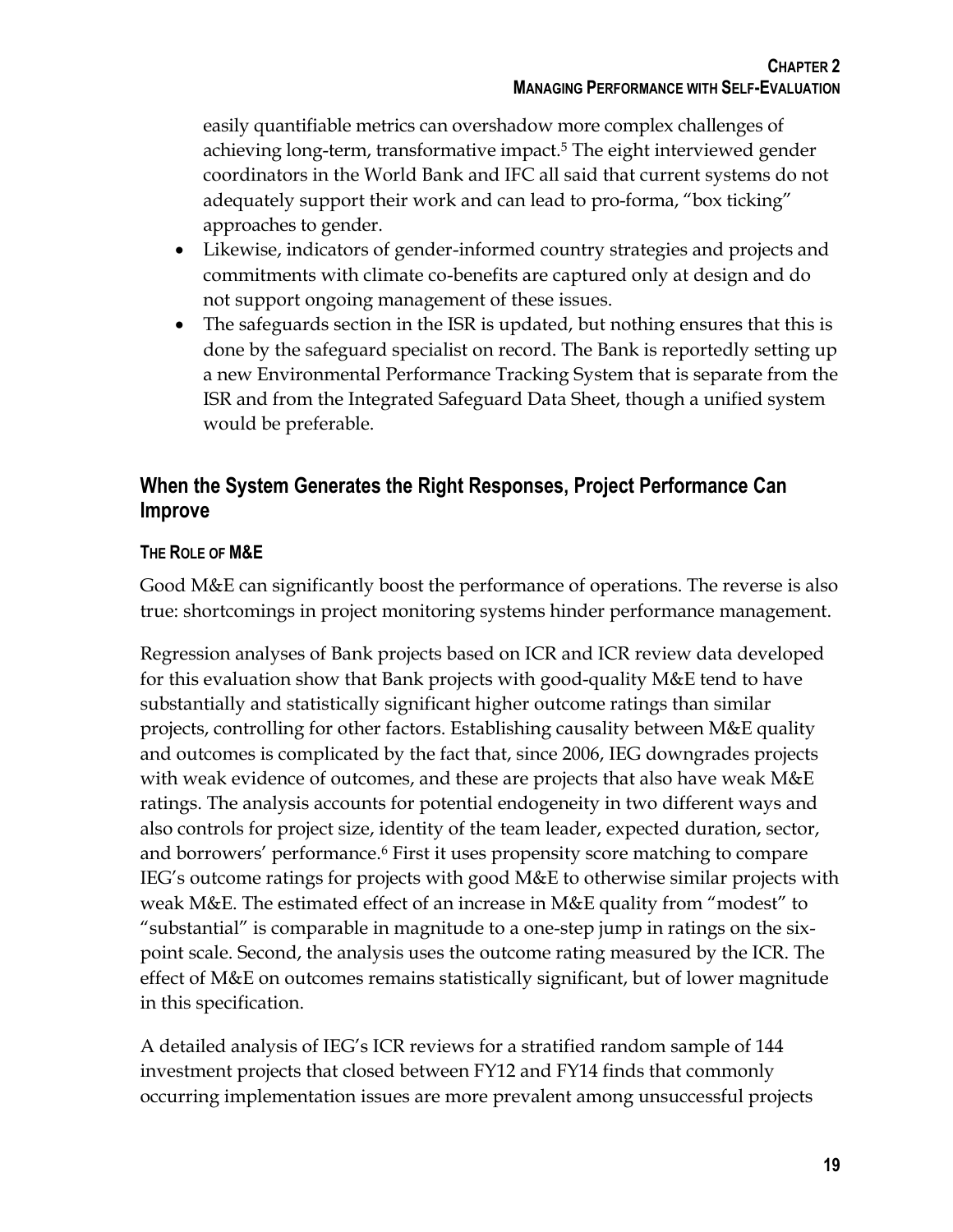(those rated marginally unsatisfactory [MU] and below) than among successful projects (those rated marginally satisfactory [MS] and above). The results are shown in table 2.1. 7

**Table 2.1. Most Common Implementation Issues in a Sample of World Bank Investment Projects (FY12-14 exits)**

|                             | <b>MU and below</b> | <b>MS and above</b> |
|-----------------------------|---------------------|---------------------|
| Inadequate attention to M&E | 45%                 | 30%                 |
| Weak project management     | 28%                 | 20%                 |
| ISRs rating too optimistic  | 30%                 | 8%                  |
| Sample Size                 | 83                  | 61                  |

*Note: MU=marginally unsatisfactory; MS= marginally satisfactory.*

A recent review by the Internal Audit Department (IAD 2015) finds that 85 percent of problem projects that have a satisfactory M&E rating end up being rated satisfactory by IEG compared to 45 percent of problem projects with unsatisfactory M&E ratings.

Given the association between M&E and outcome rating, depicted also in figure 2.1, it would be beneficial to identify M&E shortcomings early and address them, but teams do not often use the ISR to do so. In the ISR, teams can flag M&E issues but they only do so in 18 percent of active projects whereas IEG rates 74 percent of projects negligible or modest on M&E quality and use.<sup>8</sup> Box 2.2 offers one example of a project with strong M&E design and use.



**Figure 2.1. Association between M&E Quality and IEG Outcome Rating for Bank Projects**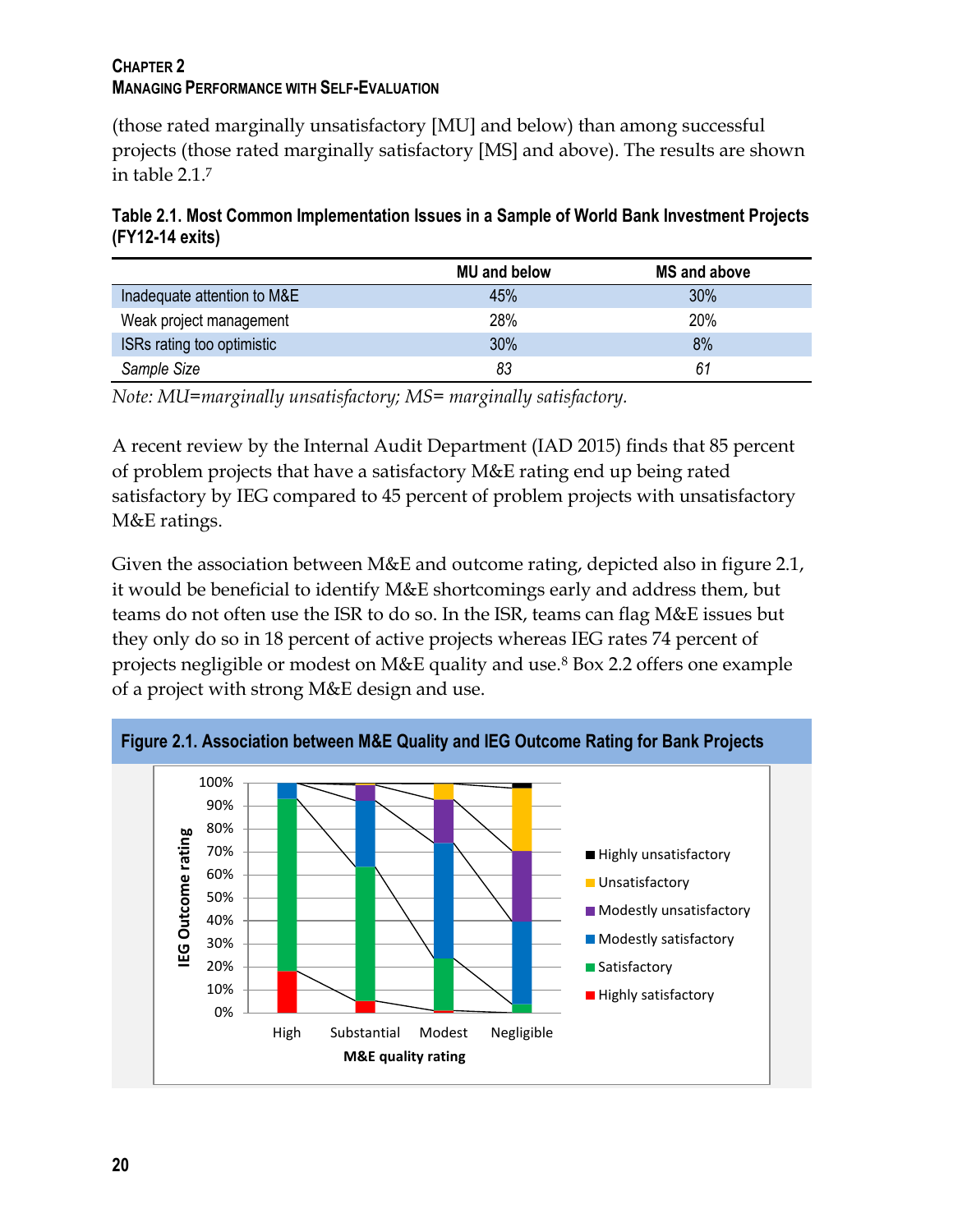### **Box 2-2. Example of high-quality M&E design, implementation, and use: The Kazakhstan Moinak Electricity Transmission Project**

The project aimed to increase and improve the supply of electricity to business enterprises and households in southern Kazakhstan in an economically and environmentally sustainable manner. IEG rated the project high on quality of M&E for the following reasons:

- The project used a simple, measurable, and outcome-oriented M&E framework. The outcome indicators reflected well the project objectives without being overly complicated. The intermediate outcome indicators helped monitoring implementation progress by focusing on timely completion of tender documents, timely contract awards, and exact items of equipment delivered, installed, and commissioned in accordance with the plan.
- The project had baseline data in place at the time of project design for the four quantitative measures that it tracked and which were mostly available through the existing management information system (reduction of power deficit, load shedding, wholesale price of electricity, and CO2 emissions).
- The project used progress indicators to keep track of progress and identify implementation challenges. Implementation support missions used this data to identify procurement and other slippages and reach agreement on efforts needed to speed up the process.
- The implementing agency made active use of the information and found some of the indicators so useful that it adopted them for use in future work and integrated them into its regular monitoring activities.

*Source: IEG ICR Review, P114766 Kazakhstan Moinak Electricity Transmission Project*

# **THE ROLE OF FLAGS AND PROBLEM PROJECT STATUS**

The IAD study finds that when the Bank's ISR system works as intended, flags are raised at the right time, and teams and managers act on these flags, problem projects can be turned around and ultimately obtain a satisfactory rating. This finding is in line with an earlier study by Cevdet Denizer and others (2013) who found that projects flagged as a problem in the first half of their implementation period and turned around and no longer a problem during the second half of their cycle, had an 83 percent chance of yielding satisfactory results—compared to 75 percent for projects that were never flagged as problem projects.

The ISR system could be improved as an early warning mechanism if team leaders were quicker to raise risk flags and assign cautious ratings once issues surface. Approximately 20 percent of the active Bank investment portfolio is designated as problem projects and these are often identified during the first half of the project life. In interviews, managers and directors described a heightened attention to problem projects driven by periodic senior management reviews. Yet around 23 percent of projects that end up with unsatisfactory IEG outcome ratings were never identified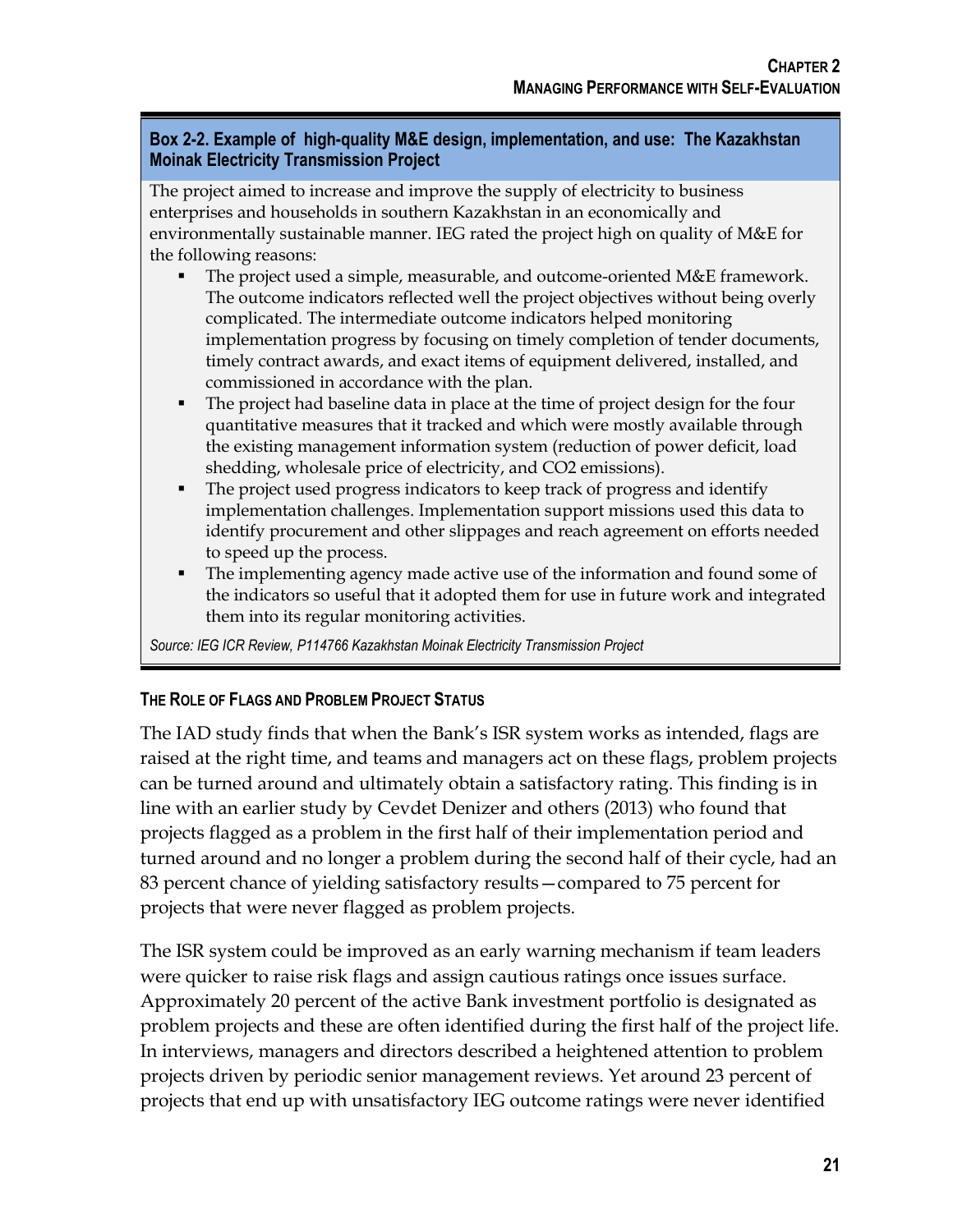as problem projects. <sup>9</sup> Further, only 1 percent of projects that closed in the FY09–14 period and were flagged as problem projects have been flagged as "potential problem project".<sup>10</sup> As one interviewee put it "what this means, if we do an analogy with a traffic light, is that we have green and then we go directly to red, there is no yellow in the system."

The poor ability of the ISR to predict project success was also analyzed by Patricia Geli and others (2014), who concluded that "opportunities to take mid-course corrective actions on projects in difficulty are missed due to overly optimistic ISR-DO [development outcome] ratings." They found that the ISR-DO is a poorer predictor of unsuccessful projects than a simple model made up of project characteristics that are observable early in project life.<sup>11</sup> Their model can anticipate between 40 and 46 percent of projects with IEG unsatisfactory outcomes, whereas the ISR-DO ratings in the first quarter of the life of a project anticipates 3 percent of those, and those in the second quarter do so correctly only 17 percent of the time.

Bank management is fully aware that more accurate ISR ratings would improve the early identification of projects in need of attention. To improve the early flagging of issues, two things need to change:

- Projects need to have reliable monitoring data. Obtaining data on project indicators is a major challenge, according to staff.
- Team leaders need incentives to report and rate accurately and flag up issues. According to interviews, some team leaders are hesitant to raise flags because it might generate pointed questions and lead to additional work without additional support to resolve issues.

# **REMEDIAL ACTION AND RESTRUCTURING OF BANK PROJECTS**

While remedial actions are not necessarily decided upon during a formal mid-term review (MTR), the MTR is nevertheless a key decision moment in the Bank project lifecycle. The IAD study shows that the timing of the remedial action is critical to whether a problem project can be turned around; this suggests that MTRs are more useful when they take place early in the project cycle. The World Development Report 2015 found evidence of sunk cost bias among Bank staff (sunk cost bias is the human tendency to continue pursuing activities that have already received substantial investment, even if these activities are no longer likely to be successful). This reinforces the importance of conducting early MTRs or similar in-depth reviews aimed at identifying critical issues.

There is room to conduct the MTRs earlier. As of June 2015, 95 Bank projects had gone more than three years since effectiveness without an MTR, despite guidance to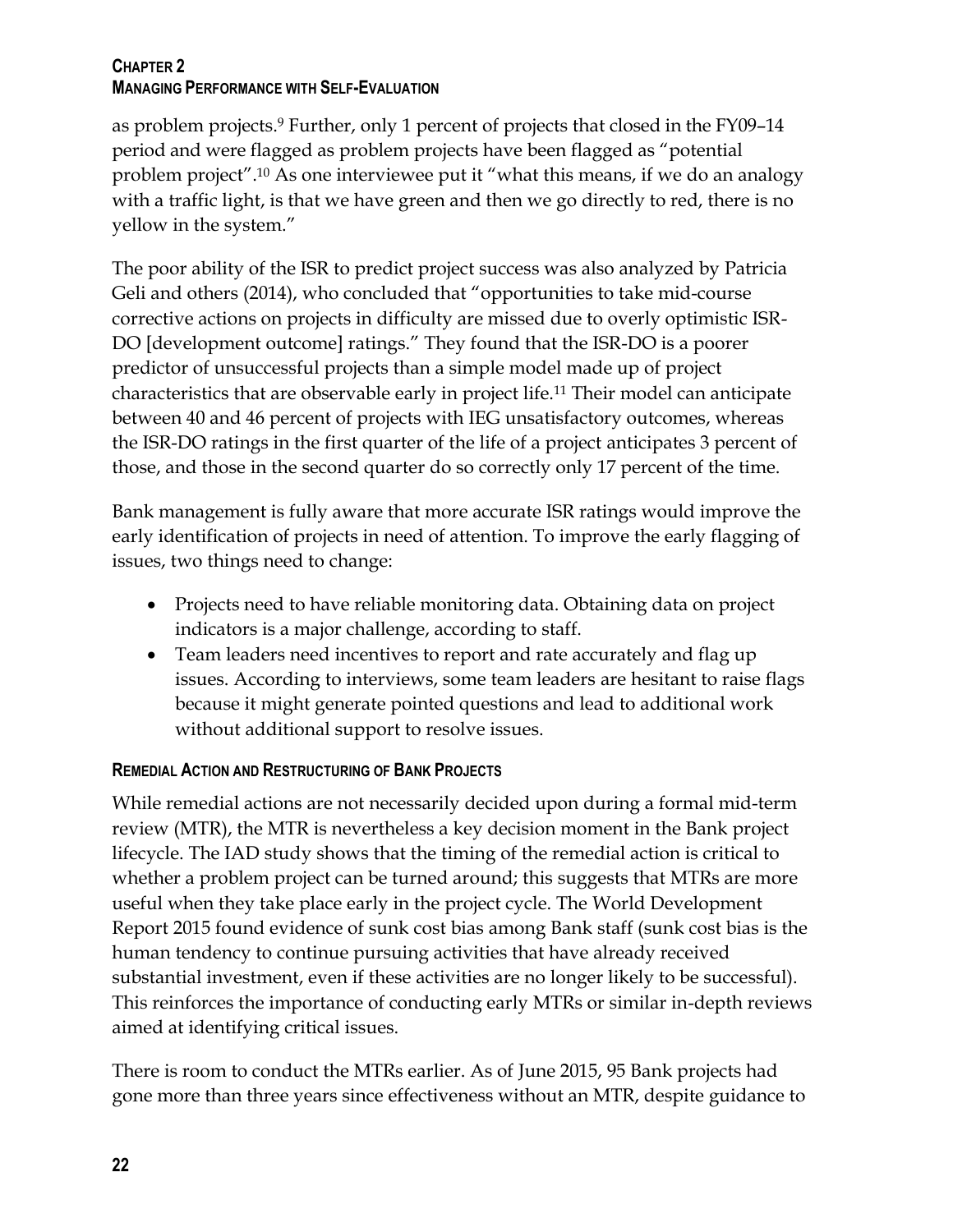the contrary.<sup>12</sup> A review of MTR occurrences conducted for this evaluation showed that, among all investment projects that closed in the past three years, about 8 percent (42 projects) had an MTR well before the midpoint. The majority (65 percent) conducted the MTR right around the midpoint, while 27 percent held the MTR in the third quarter of the project life, measured from the date of effectiveness. Consistent with this, a pattern emerging from game-enabled simulations was that, for the fictional projects that had problems in their design or early implementation steps, the MTR appeared too late in the process: there would have been opportunities for course correction earlier in the project's lifetime, but by the time of the MTR, when people realized the problem existed, it was too late and the opportunity was gone. Team leaders found themselves stuck with bad trajectories that could have been corrected if learning had occurred earlier. For this reason, a few Global Practices in certain Regions already attempt to restructure projects before the MTR.

Regardless of when the MTR is done, changing course to improve results is difficult when it involves formal restructuring, especially "level 1" restructuring of project objectives which need Board approval. Not only are internal Bank processes lengthy, many client countries also take a long time to approve restructuring which in some countries may involve ratification by Parliament or approval by the Presidency. Analysis of IEG's ICR reviews for a stratified random sample of 144 investment projects that closed between FY12 and FY14 found that 22 percent of unsuccessful projects (those rated MU and below) missed the opportunity for or delayed restructuring (at any level). The same was true for 13 percent of projects rated MS and above (see box 2.3). IAD also found that the responsiveness to flags and alerts raised by the system can be improved. The indicator of proactivity has declined from 81 percent in FY08 to 66 percent at present, in part because some pro-active measures, such as restructuring, are difficult, time consuming, and depend on borrowers' capacity and commitment to take actions. 13

#### **Box 2.3. Examples of Delayed Restructuring**

The Bank-supported "Market-Led Smallholder Development in the Zambezi Valley" project (in Mozambique) incurred a delay of over two years between the MTR and the final approval of project restructuring, the key action recommended by the MTR. The restructuring was formally requested by the government over a year after the MTR, and preparation of the restructuring could only start once the request was made. There were protracted discussions about what changes to make, and most of the eventually agreed changes required formal approval to be in place. In another project (in Zambia), the ICR review noted that performance problems were identified quickly, but the restructuring took almost two years to complete and Bank management gave little guidance on how to address the issues flagged by the ISRs.

*Source:* IEG ICR Review, P098040 Mozambique: Market-Led Smallholder Development in the Zambezi Valley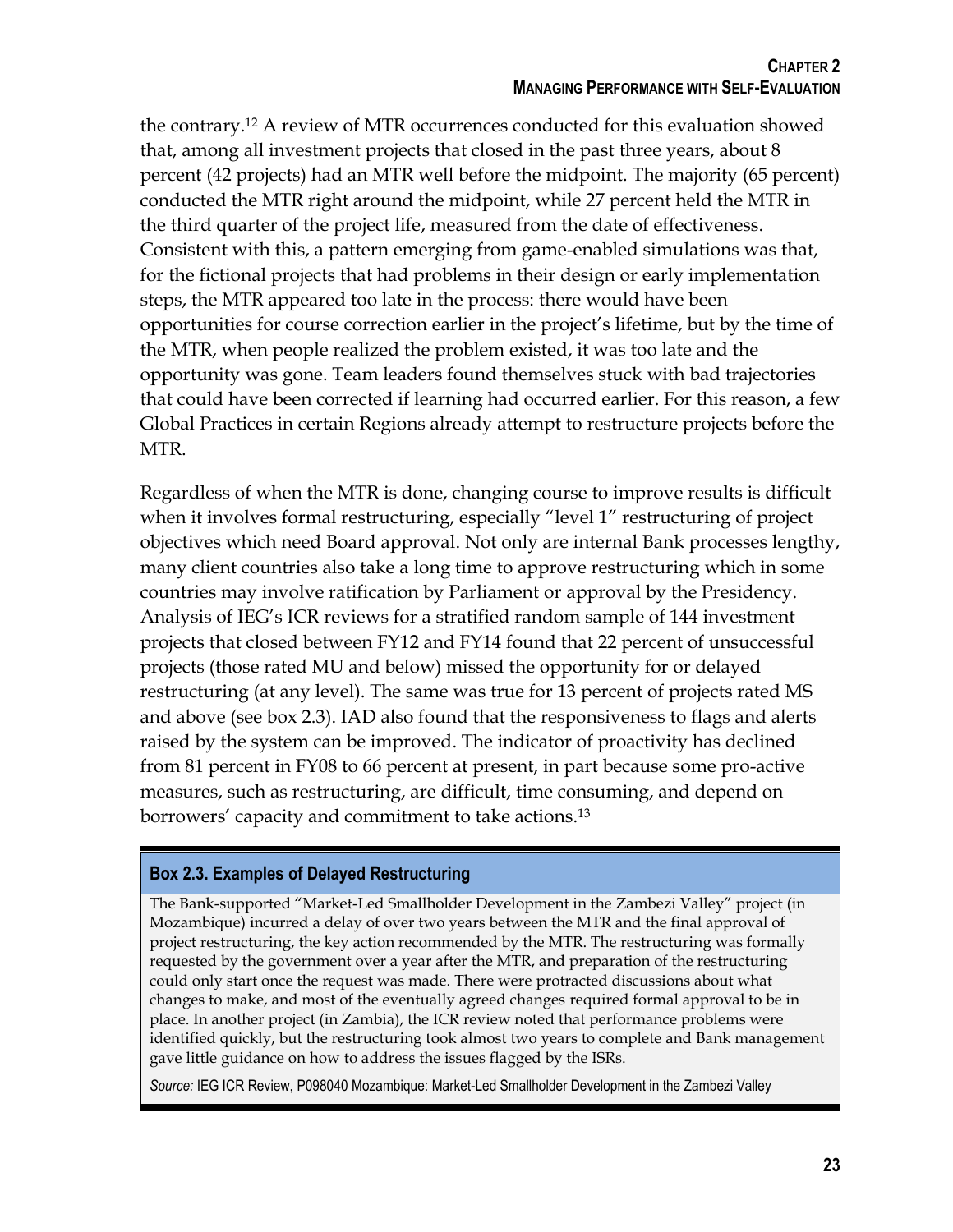The situation is very different in IFC investment projects. There, changes to projects occur more frequently due to changing market conditions and are considered business decisions that need not get Board approval and therefore can be processed quickly. The lesson is that simpler procedures promotes adaptable project management.

# **Incentives Affecting Performance Monitoring and Management**

Low quality and use of M&E is a cross-cutting finding of this report and can be traced to a lack of rewards and incentives for results-based management. Interviews and focus group discussions made it clear that the self-evaluation systems are not consistently seen as a source of relevant, timely, comprehensive, and credible information that help team leaders, investment officers, and underwriters manage projects. It thus becomes a perfunctory exercise.

Partly, the signals come from outside the systems with pressure for lending volume and a perception that individual success depends more on obtaining new deals and ensuring timely disbursement than on quality implementation and, ultimately, results. This view was particularly frequent among IFC interviewees. Out of 17 interviews with IFC staff and managers where this topic was discussed, seven mentioned the drive for volume and closing new deals as the primary motivator and 12 thought that there was no incentive to take self-evaluation seriously. Reaching targets and complying with reporting requirements was often perceived as getting in the way of pursuing results. The Bank's heavy reliance on consultants to write ICRs also sends a signal about the lack of importance.

Yet part of the signals also come from the acute focus on outcome ratings. Staff and management are concerned with obtaining good ratings and avoiding disconnect with IEG. Thus, the validation process has significant influences over behaviors and incentives, and affects the content, candor and usefulness of the self-evaluations (figure 2.2).

Across the World Bank Group, there is room for managerial signals to more consistently emphasize excellence in implementation support geared toward development results. IEG's 2014 Results and Performance Report analyzed the scope to improve the quality of implementation support for both the Bank and IFC. The ability to solve implementation problems is a key factor, and determined in part by the frequency and quality of client contact.<sup>14</sup> However, out of 41 interviewees who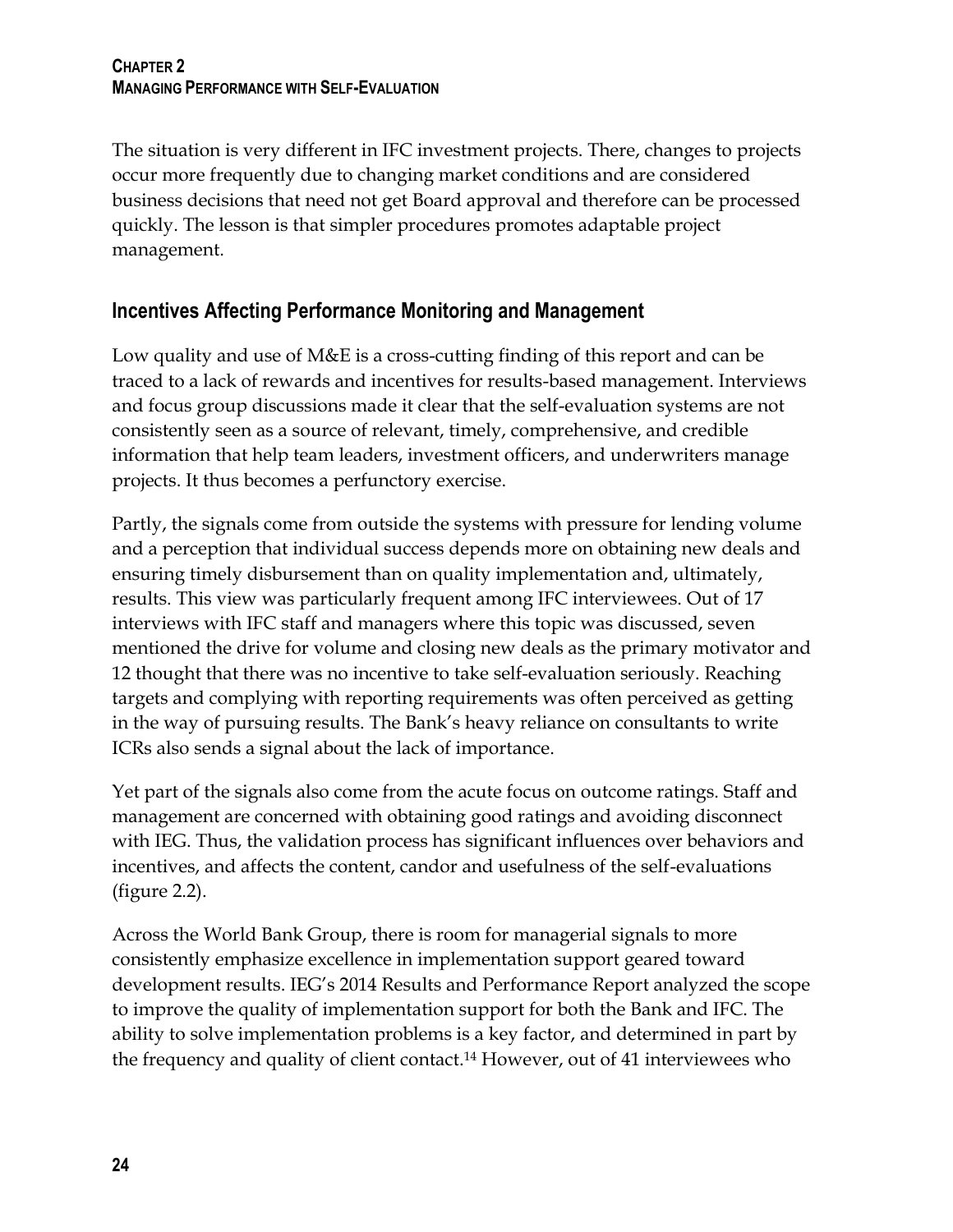specifically discussed rewards and incentives, 31 stated that staff do not get rewarded for fixing problem projects or for doing an honest and quality evaluation.



**Figure 2.2. The Incentive Signals Underlying Performance Management**

In both the Bank and IFC, prestige was perceived as coming from peer recognition of successes, particularly through getting new projects approved. Fear of damage to one's reputation and concerns about reputational risks attached to poor results was a recurrent theme in both the Bank and IFC and linked to limits in candor: acknowledging that a project is not performing well was described as "exposing one's dirty laundry" and best avoided. Safe space for trial-and-error was missing.<sup>15</sup> Systems were often used defensively (for example, to manage indicators of disconnect), more than as a source for data on how to boost results. This creates goal displacement, where the internal needs of team leaders and teams are not well served by the system.

A number of staff and managers mentioned getting important information from alternative sources that they deem more useful and credible than the self-evaluation system, such as conversations with colleagues, clients, or implementing agencies; letters from civil society organizations; and operational systems that focus on procurement and financial transactions (this information may or may not be reflected in ISRs and back-to-office reports). In instances where self-evaluation information was deemed useful, it was because it had sparked further discussion within a team (for example, prompted by a country or practice director who picked up on an issue flagged in an ISR). The Public-Private Partnership team started conducting transaction review meetings half way through project implementation, tapping into lessons from PCRs and other platforms to address emerging challenges.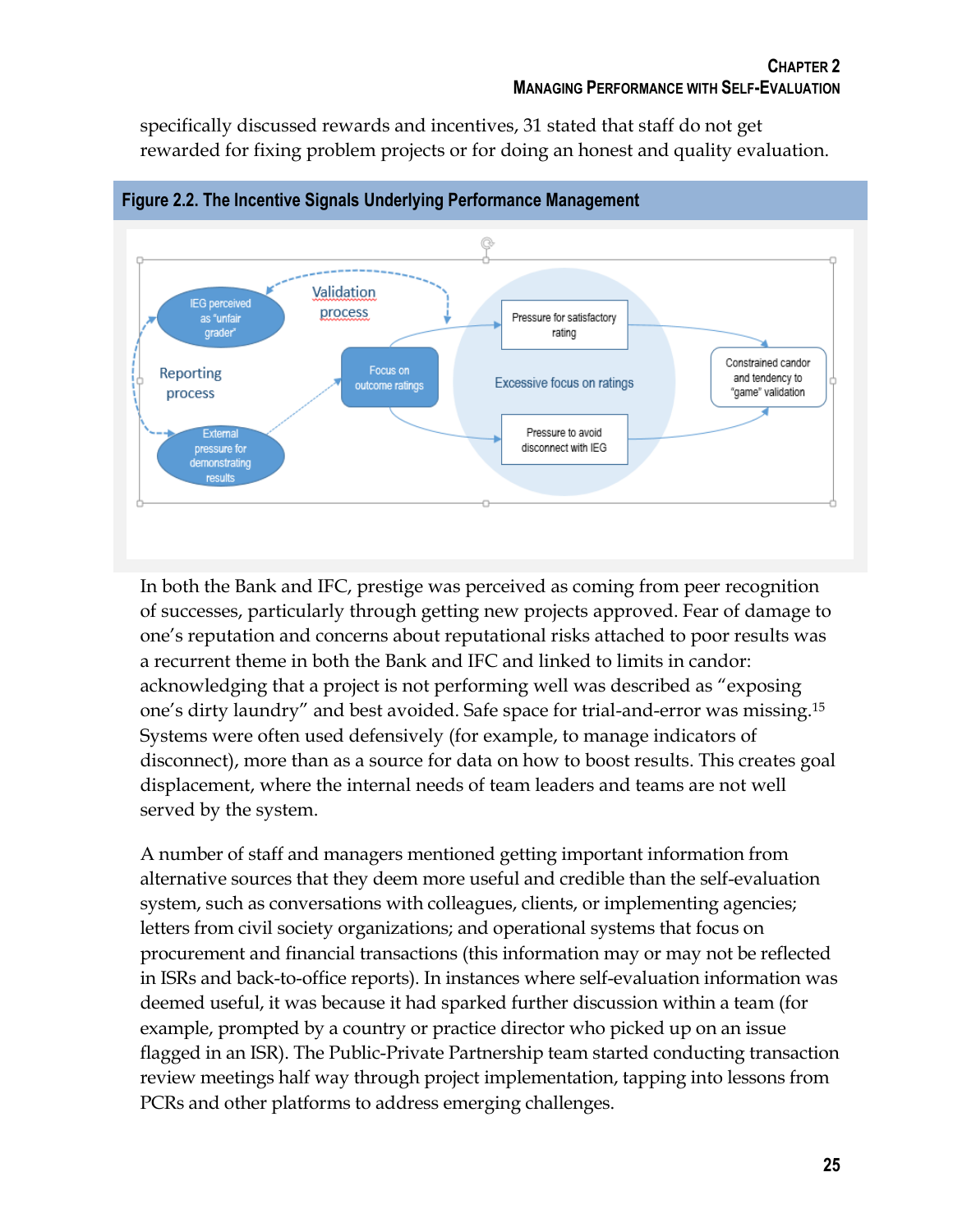All 34 interviewees, including 12 managers, with whom the use of self-evaluation for strategic decision-making was discussed, reported that information from the systems was not used to make strategic change at the level of the portfolio (as opposed to addressing implementation issues in specific projects). Even if not entirely accurate, this perception is one reason that staff and line managers are demoralized about the value of systems.

# **There is Opportunity to Do Better**

The success of self-evaluation for performance also lies in being able to change course as often as necessary, informed by a continuous flow of information about how a project is performing. The data revolution has transformed a number of industries and may have the potential to transform development and boost performance, including via rapid data flows.<sup>16</sup> The practice of adaptive management—small but frequent course corrections—is better suited to capitalize on the data revolution than the prevalent model in the Bank Group, which concentrates the bulk of the effort in the design phase. As one interviewee put it, "implementation and evaluation remain afterthoughts to design." Some development agencies have begun to rely more on adaptive management (box 2.4).

## **Box 2.4. The United Kingdom's Department for International Development's (DFID) Experience with Adaptive Management**

Since 2011, DFID has done a comprehensive reform of its project design and results reporting systems. However, DFID's self- and external assessments suggest that strengthening project design and M&E does not automatically translate into the effective transfer of knowledge, project management, and delivery of results. Rather, tighter rules increased the pressure to comply and drifted the staff's attention and time away from effective delivery and self-reflection. In response, DFID shifted toward "adaptive management" to bring greater flexibility, timeliness, and simplicity to the project management cycle and to allow more innovation and adaptive learning. DFID is also preparing a Learning Strategy that is expected to address many of the organizational barriers to learning. DFID's example shows that deliberate systemwide efforts are needed to promote an organizational culture of learning that encompasses incentives, systems, and processes to facilitate learning along with loosened compliance pressures in areas where that is possible.

*Source:* DFID (2013); Independent Commission for Aid Impact, (2014); (2015). See also Appendix B.

Embedding impact evaluations in projects is not only useful for measuring results and allowing for attribution, it also has potential to add value by enhancing the quality of logic chains, results frameworks, and data collection, with positive